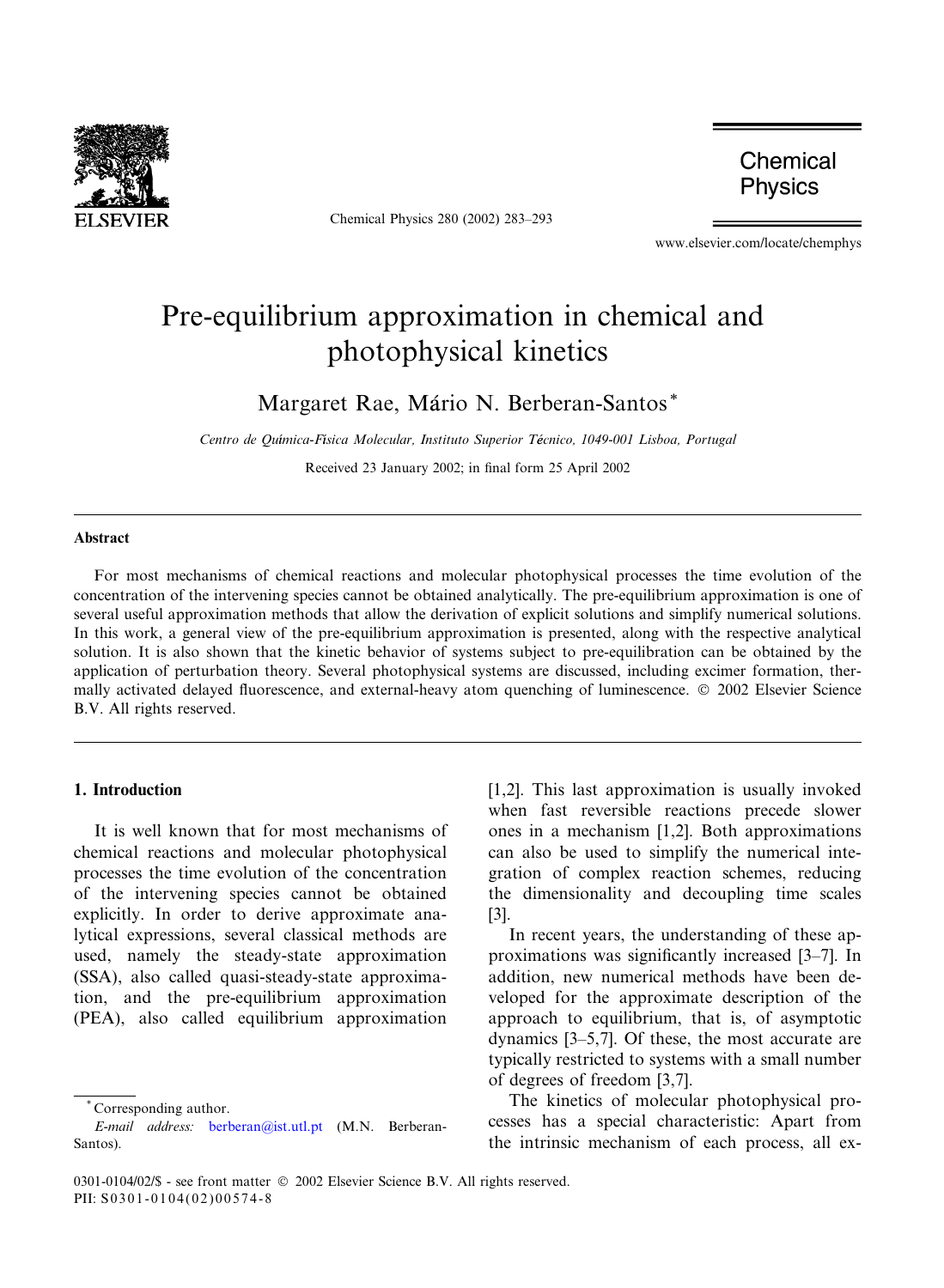cited species are unstable and decay by radiative and non-radiative unimolecular paths. Usually a small number of species is involved [8–11], but the number of different excited species can also be large. For instance, in the quenching of molecular fluorescence or phosphorescence in concentrated solutions by the external heavy-atom effect, it is possible to have as much as 20 different and interconverting charge-transfer complexes [12].

General quantitative conditions for the applicability of the PEA to these cases, as well as the corresponding general analytical solution under this approximation appear not to be available in the literature, although several particular cases have been considered [1,2,4,5,8,13].

In this work, the goal is to obtain accurate analytical approximations for a relatively general and realistic kinetic scheme under the conditions of applicability of the PEA. This is achieved by means of a vectorial formulation of perturbation theory. The first-order result is also derived by a direct analysis of the rate equations. The obtained results are of interest in ground state reactions and also of direct application in photophysical processes like external-heavy atom quenching in fluid medium [12] and thermally activated delayed fluorescence [14,15].

The outline of this article is as follows. Two important particular cases, the Lindemann scheme and the monomer-excimer scheme, are discussed in Section 2 in connection with the PEA. In Section 3 a more general scheme is considered, and its PEA solution obtained, and applied to external heavy-atom quenching of luminescence. In Section 4 the problem is formulated vectorially, and a perturbational treatment valid for non-symmetric matrices developed. The long-time behavior of quasi pre-equilibrated systems is explicitly obtained up to second order. A general expression for the rate constant is derived, and its applicability conditions discussed. In Section 5 the obtained results are applied to the monomer-excimer scheme, and also discussed in geometrical terms. An interesting result concerning a particular case under very strong perturbations is also obtained. Section 6 contains the final conclusions.

# 2. Pre-equilibrium approximation: particular cases

### 2.1. Lindemann-type scheme

The PEA is often discussed in connection with the mechanism [2,4,13] (Scheme 1) for which an exact explicit solution exists. Since this mechanism is only composed by unimolecular steps, the solution can be obtained by the standard eigenvalue method [2,16].

The time evolution of any of the participating species is given by a sum of three exponentials, whose arguments contain the eigenvalues of the kinetic matrix. One of the eigenvalues, corresponding to the long-time limit (true equilibrium) is zero, while the other two are negative, and given by algebraic expressions involving the rate constants of the elementary steps [8,13].

This mechanism applies to several real cases, namely acid-base equilibrium preceding a first-order or pseudo first-order step [1], and is also the simplest model for enzyme-catalyzed reactions (Henri–Michaelis–Menten mechanism [1,2,4,5]), unimolecular reactions in the gas phase (Lindemann mechanism [1,2]), and diffusion-influenced reactions [1,2]. Conditions of applicability of the PEA approximation to this mechanism have been discussed in detail [4,13]. It was namely found that the PEA applies if  $k_{12} + k_{21} \gg \Gamma$  and this only after an induction period (equilibration time) of  $1/(k_{12} + k_{21}).$ 

Application of the PEA yields a common rate constant describing the long-time evolution of all three species  $A_1, A_2$ , and C,

$$
[A_1] = \frac{k_{21}}{k_{12} + k_{21}} [A_1]_0 e^{-kt},
$$
\n(2.1)

$$
[A_2] = \frac{k_{12}}{k_{12} + k_{21}} [A_1]_0 e^{-kt},
$$
\n(2.2)

$$
[C] = [A_1]_0 (1 - e^{-kt}), \tag{2.3}
$$

$$
A_1 \xleftarrow[k_{12}]{k_{12}} A_2 \xrightarrow{\Gamma} C
$$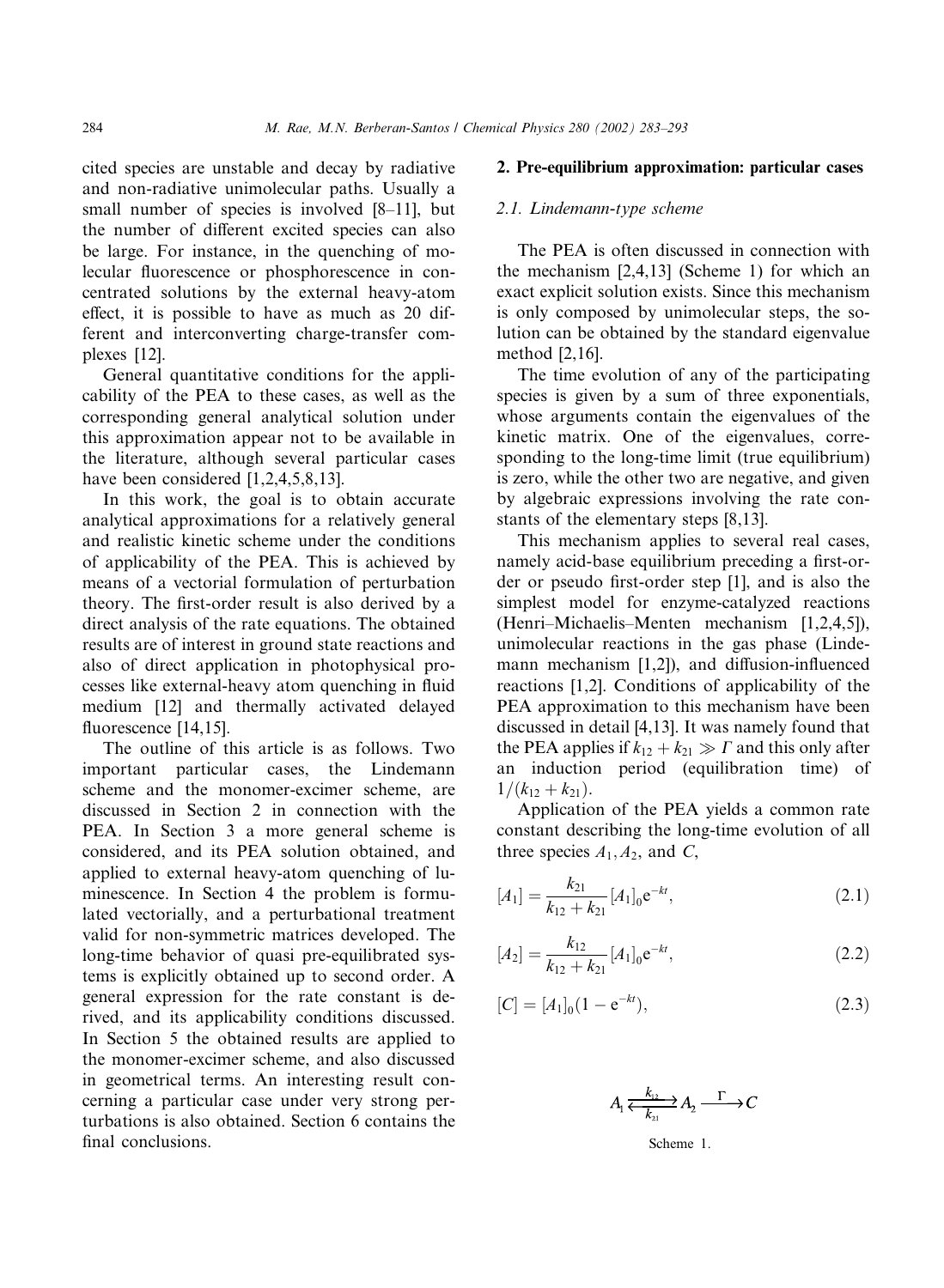where

$$
k = \frac{k_{12} \Gamma}{k_{12} + k_{21}},\tag{2.4}
$$

it being assumed that  $[A_2]_0 = [C]_0 = 0$ . The overall rate constant  $k$  can be rewritten as,

$$
k = x_2 \Gamma, \tag{2.5}
$$

i.e., it is the product of the molar fraction of the active reagent molecules  $(A_2)$ ,  $x_2$ , given by  $k_{12}/(k_{12}+k_{21})$ , by the intrinsic rate constant (*Γ*).

Under the conditions of applicability of the PEA, the two eigenvalues of the system are  $-(k_{12} + k_{21})$  and  $-k$ . One has  $(k_{12} + k_{21}) >> k$ , hence, as discussed, after a short period of time, dominated by  $k_{12} + k_{21}$ , and corresponding to preequilibration of  $A_1$  and  $A_2$ , the system slowly evolves according to the smaller (in modulus) eigenvalue,  $-k$ . It is under this regime that the PEA is valid. We defer the discussion of the mechanism in geometrical terms until Section 5.

#### 2.2. Monomer-excimer type scheme

A slightly more complex mechanism is given in Scheme 2.

This mechanism applies, for instance, to monomer-excimer kinetics, where  $A_1$  is an excited monomer and  $A_2$  is an excimer. The exact, explicit solution is again known [8,10,13]. In the monomer-excimer case, the situation where the PEA is valid corresponds to the so-called high-temperature behavior [8], where a fast equilibrium in the excited state exists, and for which a single exponential decay (after a short induction period) with a common decay time for both monomer and excimer is predicted, and experimentally observed [8]. Application of the PEA approximation to Scheme 2 yields

$$
[A_1] = \frac{k_{21}}{k_{12} + k_{21}} [A_1]_0 e^{-kt},
$$
\n(2.6)



$$
[A_2] = \frac{k_{12}}{k_{12} + k_{21}} [A_1]_0 e^{-kt},
$$
\n(2.7)

$$
[C_1] = \frac{k_{21} \Gamma_1}{k_{12} \Gamma_1 + k_{21} \Gamma_2} [A_1]_0 (1 - e^{-kt}),
$$
\n(2.8)

$$
[C_2] = \frac{k_{12}\Gamma_2}{k_{12}\Gamma_2 + k_{21}\Gamma_1} [A_1]_0 (1 - e^{-kt}),
$$
 (2.9)

where

$$
k = \frac{k_{21}\Gamma_1 + k_{12}\Gamma_2}{k_{12} + k_{21}},
$$
\n(2.10)

it being assumed that  $[A_2]_0 = [C_1]_0 = [C_2]_0 = 0.$ The rate constant  $k$ , given by Eq. (2.10), can be rewritten as,

$$
k = x_1 \Gamma_1 + x_2 \Gamma_2,\tag{2.11}
$$

i.e., it is the weighted sum of the rate constants  $\Gamma_1$ and  $\Gamma_2$  of the two consumption paths, the weighting factors being the molar fractions of the reacting species  $(A_1 \text{ and } A_2, \text{ respectively})$  in each of the paths. The discussion of the mechanism in geometrical terms is again postponed until Section 5.

# 2.3. Thermally activated delayed fluorescence

Consider now thermally activated delayed fluorescence kinetics, depicted in Scheme 3.

Where the following three inequalities are usually obeyed:  $k_{ST} \gg k_{SG}; k_{TS} \gg k_{TG};$  and  $k_{ST} \gg k_{TS}$ . In this phenomenon, exhibited by some dyes [14] and fullerenes [15], interconversion of the singlet and triplet emissive states occurs many times, before photon emission or non-radiative decay can take place. There is therefore a fast pre-equilibrium between  $S_1$  and  $T_1$ . The kinetic scheme is seen to be identical to the monomer-excimer one discussed above. In this way, a common rate constant

$$
S_1 \xleftarrow[k_{\text{rs}}]{k_{\text{sr}}} T_1
$$
\n
$$
k_{\text{sc}} \searrow \swarrow k_{\text{rc}}
$$
\n
$$
S_0
$$

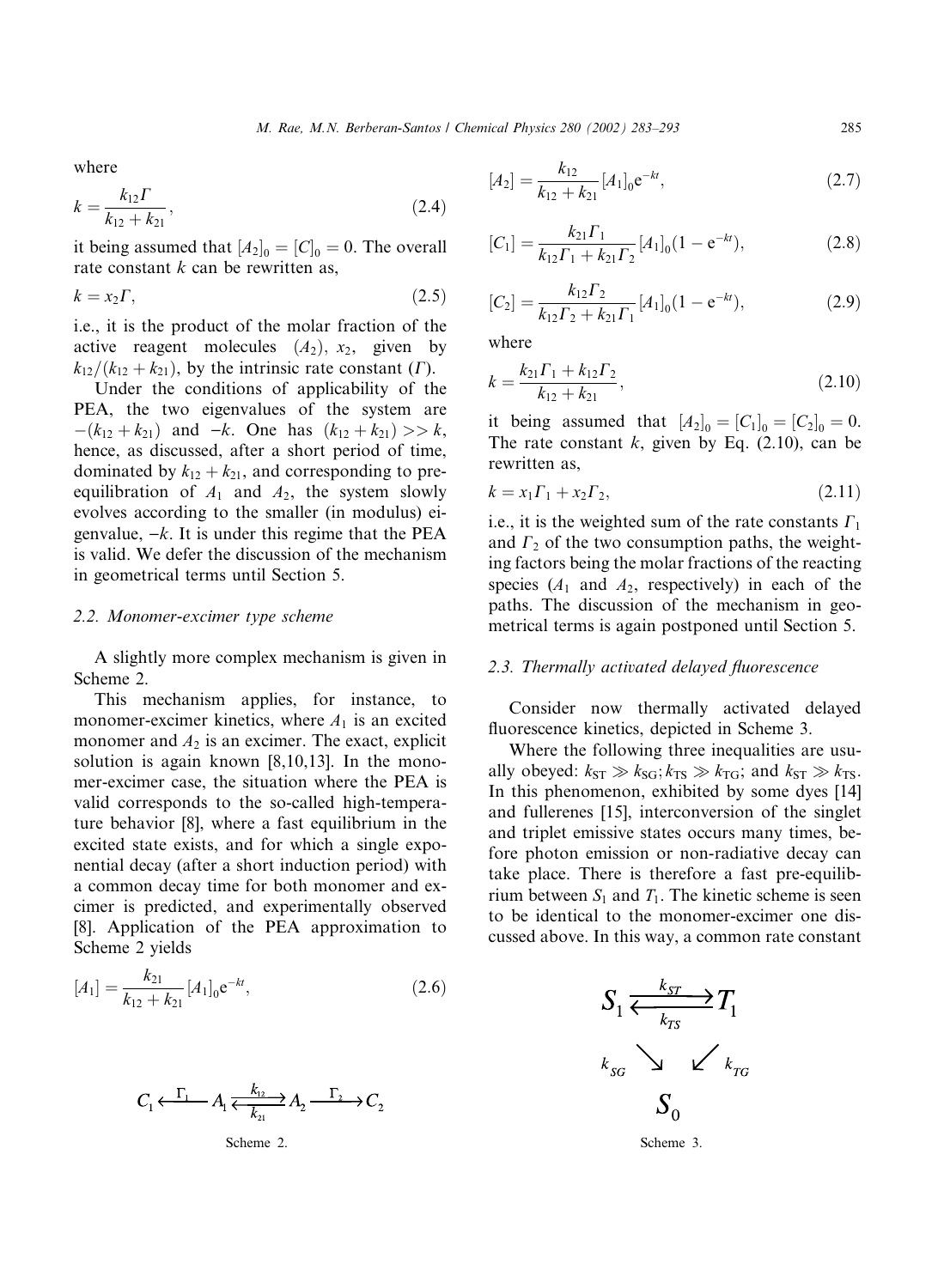for the decay of both  $S_1$  and  $T_1$  is given by Eq. (2.12),

$$
k = \frac{k_{\rm ST}}{k_{\rm ST} + k_{\rm TS}} k_{\rm TG} + \frac{K_{\rm TS}}{k_{\rm ST} + k_{\rm TS}} k_{\rm SG}.
$$
 (2.12)

Given the inequalities mentioned, Eq. (2.12) simplifies to

$$
k = k_{\text{TG}} + (1 - \Phi_{\text{T}})k_{\text{TS}},\tag{2.13}
$$

where  $\Phi_T$  is the quantum yield of triplet formation,  $\Phi_T = k_{ST}/(k_{ST} + k_{SG})$ . In this way, the slow decay constant, common to fluorescence and phosphorescence, is close to the triplet intrinsic decay  $(k_{\text{TG}})$ .

# 3. General case

# 3.1. General result

One might now consider schemes of increasing complexity, like Scheme 4 or Scheme 5 and obtain the respective PEA results.

Instead, let us consider immediately the general case of a fast pre-equilibrium (by means of internal steps) involving a number of species  $A_i$   $(i = 1, 2, ...$  $n$ ), each of which may in turn react to yield other species not participating in the fast pre-equilibrium, by means of outgoing steps, as shown in Scheme 6.

It is assumed that the internal steps are unimolecular or pseudo-unimolecular of the type

$$
A_i + B_j \leftrightarrows A_k + B_l,
$$

where the  $B_i$  are (eventually) present but only in these internal steps, and have essentially constant



Scheme 4.

$$
A_1 + B_1 \xleftarrow{k_{12}} B_2 + A_2 \xrightarrow{\Gamma} C
$$
  
Scheme 5.



concentration, while the  $A_i$  participate also in outgoing steps of the type

 $A_i \rightarrow C_i + \cdots$ 

This scheme corresponds for instance to the quenching of molecular fluorescence or phosphorescence in concentrated fluid solutions by the external heavy-atom effect, where a large number of different and rapidly interconverting luminescent complexes may exist [12]. The still more general case where outgoing bimolecular steps are allowed is discussed in Appendix A.

Based on the special results discussed in Section 2, it seems reasonable to suppose that the general form of the long-time rate constant  $k$  obtained by the PEA will be

$$
k = \sum_{i=1}^{n} x_i \Gamma_i,
$$
\n(3.1)

where the  $x_i$  are the equilibrium molar fractions of the  $A_i$ 

$$
x_i = \frac{[A_i]}{\sum_{i=1}^n [A_i]},\tag{3.2}
$$

and the  $\Gamma_i$  are the respective rate constants for the outgoing, irreversible steps, as shown in Scheme 6. The molar fractions  $x_i$  can be related to the rate constants of the internal steps, as previously shown in Section 2.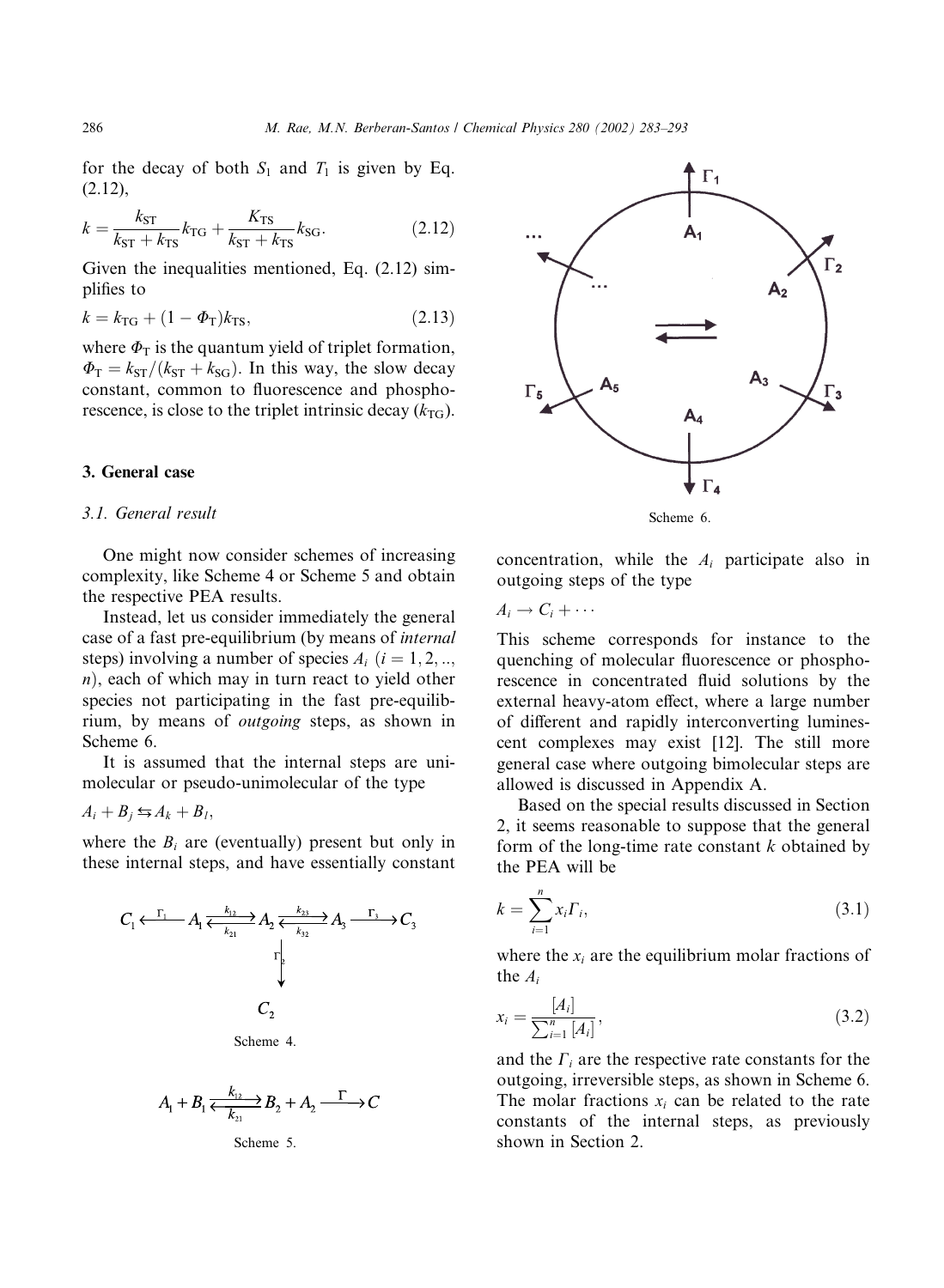A simple proof that Eq. (3.1) is indeed correct is now given.

For any of the  $A_i$   $(i = 1, 2, \ldots, n)$  of Scheme 6, the following rate equation holds,

$$
\frac{d[A_i]}{dt} = r_i - \Gamma_i[A_i] \quad (i = 1, 2, \dots, n), \tag{3.3}
$$

where  $r_i$  is the global rate for  $A_i$  resulting from all internal steps (unimolecular or bimolecular). Summing all rate Eq. (3.3), one gets

$$
\frac{d \sum_{i=1}^{n} [A_i]}{dt} = \sum_{i=1}^{n} r_i - \sum_{i=1}^{n} \Gamma_i [A_i]. \tag{3.4}
$$

Now,  $\sum_{i=1}^{n} r_i = 0$  for all times, since the total number of moles of the  $A_i$  is conserved for *internal* reactions, and Eq. (3.4) becomes

$$
\frac{d \sum_{i=1}^{n} [A_i]}{dt} = -\sum_{i=1}^{n} \Gamma_i [A_i]. \tag{3.5}
$$

After the time lapse needed for equilibration, Eq. (3.2) must hold, and Eq. (3.5) becomes

$$
\frac{\mathrm{d}\sum_{i=1}^{n}[A_{i}]}{\mathrm{d}t}=-\left(\sum_{i=1}^{n}x_{i}\Gamma_{i}\right)\left(\sum_{i=1}^{n}[A_{i}]\right).
$$
 (3.6)

Since the equilibrium molar fractions  $x_i$  are timeindependent, a single exponential decay of  $\sum_{i=1}^{n}$  [A<sub>i</sub>] follows from Eq. (3.6)

$$
\sum_{i=1}^{n} [A_i] = \left(\sum_{i=1}^{n} [A_i]_{\text{eq}}\right) \exp(-kt), \tag{3.7}
$$

where the rate constant  $k$  is given by Eq. (3.1), and  $[A_i]_{\text{eq}}$  stands for the concentration of  $A_i$  upon full equilibration, in the absence of outgoing steps. Since, from Eq. (3.2),  $[A_i]$  is proportional to  $\sum_{i=1}^{n} [A_i]$  one finally hese  $\sum_{i=1}^{n}$  [A<sub>i</sub>], one finally has

$$
[A_{i}] = x_{i} \left( \sum_{i=1}^{n} [A_{i}]_{eq} \right) \exp(-kt) \quad (i = 1, 2, ..., n),
$$
\n(3.8)

again with  $k$  given by Eq.  $(3.1)$ .

Note that it cannot be assumed that after the equilibration time one will have exactly  $r_i = 0$   $(i = 1, 2, ..., n)$  in Eq. (3.3), otherwise the equilibrium mole fractions would not be time-independent, since the disappearance rates  $\Gamma_i$  are in

general different for each species. This observation serves to stress that the fast equilibration not only occurs at the early stages of the reaction, just before the PEA becomes valid, but keeps going on at latter times, in order to maintain a state of (dynamic) equilibrium.

The validity of Eq. (3.8) rests on the assumption of a fast pre-equilibration process, with respect to the characteristic times of the outgoing processes. These are given by the inverse of the rate constants  $\Gamma_i$ . The internal pre-equilibrium must therefore be attained in a time considerably shorter than the smallest  $1/\Gamma_i$ .

# 3.2. Application to external heavy-atom quenching in fluid solution

Heavy-atom quenching of fluorescence is explained by an increase in the probability of the  $S_1 \rightarrow T_n$  radiationless transition of the fluorophore. Heavy-atom quenching of fluorescence may occur in two different ways. Firstly, the heavyatom can be part of the chromophore under study; this is referred to as the internal heavy-atom effect. If however the heavy-atom quencher is not part of the chromophore, then the effect is said to be external. This process requires close contact between perturber and fluorophore, usually in the form of a statistical charge-transfer complex (exciplex with essentially zero binding energy). In fluid media, this complex is short-lived, as it is both brought about and broken apart by the incessant diffusive motion of quencher and fluorophore.

For the external heavy-atom quenching of the fluorescence of an excited molecule  $M^*$  by a relatively dilute solution of quencher  $Q$  in a fluid medium, the mechanism shown in Scheme 7 is considered, where  $k_d$  and  $k_d$  are the rate constants for diffusion controlled association and dissociation, respectively, and  $\Gamma_0$  and  $\Gamma_1$  are the decay rates of the free fluorophore and of the fluorophore in the charge-transfer complex, i.e., when subject to the external heavy-atom effect. It is assumed that no stable complex between the ground or excited state fluorophore and Q exists.  $(M^*Q)$  is therefore a statistical complex. When, as is usually the case,  $[Q] \gg$ [*M*], Scheme 7 becomes identical to the monomerexcimer one, Scheme 2. In most cases, the dissoci-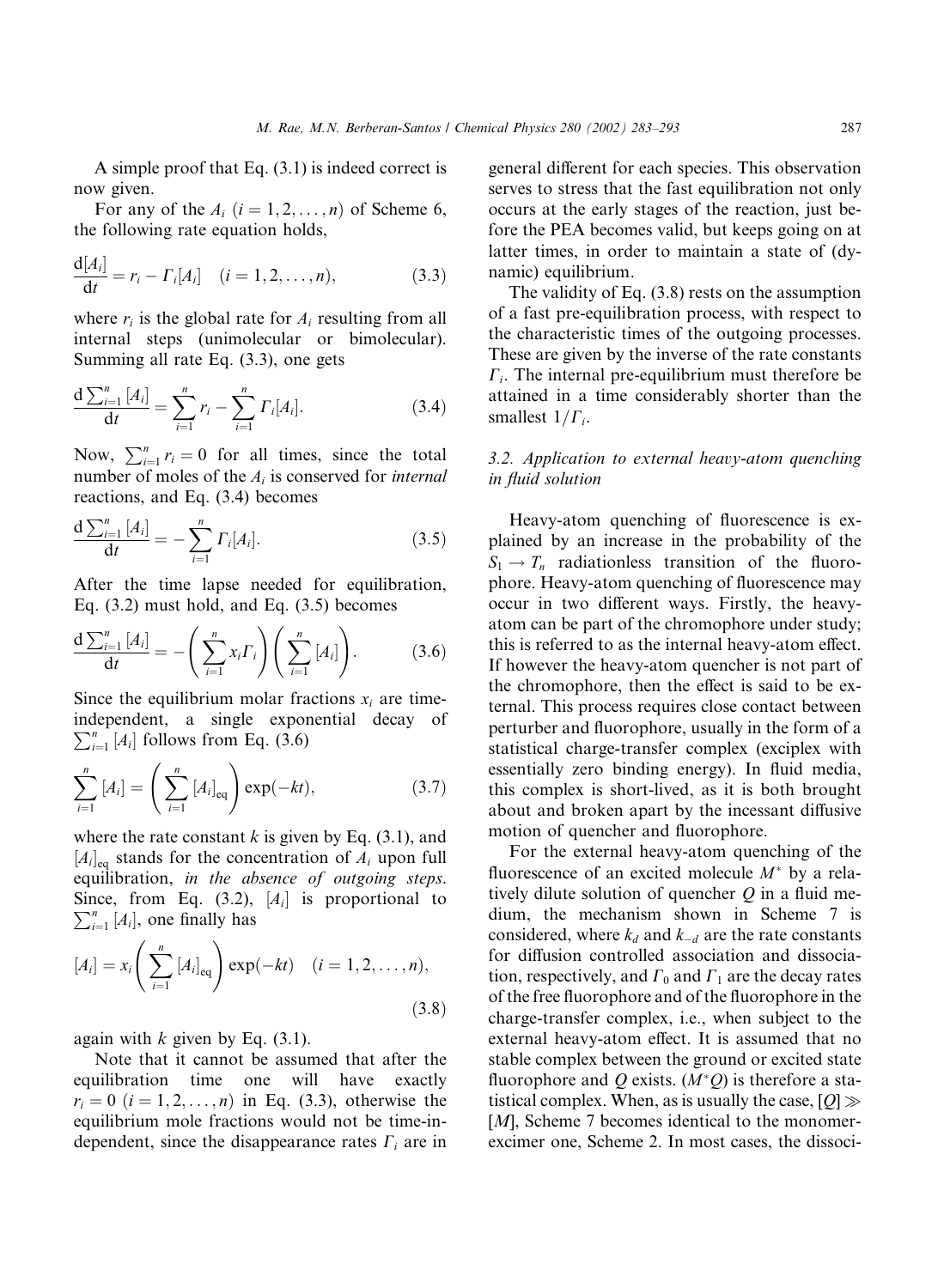$$
\frac{\Gamma_0}{\Gamma_0} M^* + Q \frac{k_d}{k_d} (M^*Q) \xrightarrow{\Gamma_1} \rightarrow
$$
  
Scheme 7.

ation rate constant of the complex is much higher than the decay rate of the perturbed fluorophore,  $k_{-d} \gg \Gamma_1$ , i.e., the perturbed fluorophore lifetime greatly exceeds that of the momentary complex. For a solvent with a viscosity similar to that of a light alkane or water, and at room temperature,  $k_{-d} \gg \Gamma_1$  imposes on the perturbed fluorophore lifetime a lower limit of a few hundred picoseconds. In such a case, the PEA can be invoked, and the decay of fluorescence is single-exponential, with a rate constant given by Eq. (2.10) or (2.11).

For concentrated quencher solutions, Scheme 7 is no longer satisfactory, because charge-transfer complexes of the type  $(M^*Q_n)$ , with  $n > 1$  (up to  $n = 20$  or so, depending on the concentration and species involved), exist in significant amounts [12]. If these complexes are in fast equilibrium, then the general result Eq. (3.1) applies, and the fluorescence decay rate constant is a simple average of those of the  $(M^*Q_n)$ . Using [12]

$$
\Gamma_n = \Gamma_0 + n\Delta k_{\text{ISC}},\tag{3.9}
$$

where  $\Delta k_{\text{ISC}}$  is the increment in the intersystem crossing rate constant for the 1:1 complex, it follows that the fluorescence decay rate constant is

$$
\Gamma = \Gamma_0 + \bar{n}\Delta k_{\rm{ISC}} \tag{3.10}
$$

 $\bar{n}$  being the average number of quenchers around  $M^*, \bar{n} = V_m[Q]$ , where  $V_m$  is a molar volume close to that of the complex  $(M^*Q)$  [12].

# 4. Higher-order approximations and systems not fully pre-equilibrated

A more general approach to the problem consists in writing the general rate equation in matrix form [3,16,17],

$$
\frac{\mathrm{d}}{\mathrm{d}t}|A\rangle = \mathbf{A}|A\rangle,\tag{4.1}
$$

where  $|A\rangle$  is the concentration column vector (concentration ket) of the  $A_i$ , and **A** is the timeindependent rate matrix,

$$
\mathbf{A} = \mathbf{K} + \Gamma,\tag{4.2}
$$

where the real but usually non-symmetric matrix **K** corresponds to the internal steps, and the matrix  $\Gamma$ is diagonal and corresponds to the outgoing steps (see Scheme 6).

In the absence of outgoing steps, one has

$$
\frac{\mathrm{d}}{\mathrm{d}t}|A\rangle = \mathbf{K}|A\rangle. \tag{4.3}
$$

The solution to this equation corresponds to the usual relaxation equation [1,2]

$$
|A\rangle = \sum_{i} a_i e^{\lambda_i t} |\lambda_i\rangle, \qquad (4.4)
$$

where the  $a_i$  are scalar coefficients determined by the initial concentrations, the  $|\lambda_i\rangle$  are eigenvectors of **K**, and the  $\lambda_i$  are the corresponding eigenvalues,

$$
\mathbf{K}|\lambda_i\rangle = \lambda_i|\lambda_i\rangle. \tag{4.5}
$$

The relaxation times of the system are  $\tau_i = -1/\lambda_i$ . Non-degenerate eigenvalues are assumed throughout. As physically required, all eigenvalues are nonpositive. Usually, only one eigenvalue  $(\lambda_0)$  is zero, whose eigenvector defines the straight line, where equilibrium solutions lie. When this eigenvector is appropriately scaled according to the initial conditions, it defines the point corresponding to the particular equilibrium solution. This point is an attractor of the system. The eigenvectors define the characteristic directions of relaxation towards the final equilibrium state. Any reaction path is defined by a time-dependent vector that is the weighted sum of these vectors, cf. Eq. (4.4).

The eigenvalue Eq. (4.5) can also be written,

$$
\langle \lambda_i | \mathbf{K} = \lambda_i \langle \lambda_i |, \tag{4.6}
$$

where  $\langle \lambda_i |$  is the row concentration vector (concentration bra). Since  $\bf{K}$  is in general non-symmetric, the bra eigenvectors are not simply the transpose of the corresponding kets. The eigenvectors may however be still chosen so as to obey the orthonormality condition

$$
\langle \lambda_i | \lambda_j \rangle = \delta_{ij}.\tag{4.7}
$$

The matrix  $\bf{K}$  can then be written

$$
\mathbf{K} = \sum_{i} \lambda_{i} |\lambda_{i}\rangle\langle\lambda_{i}|.
$$
 (4.8)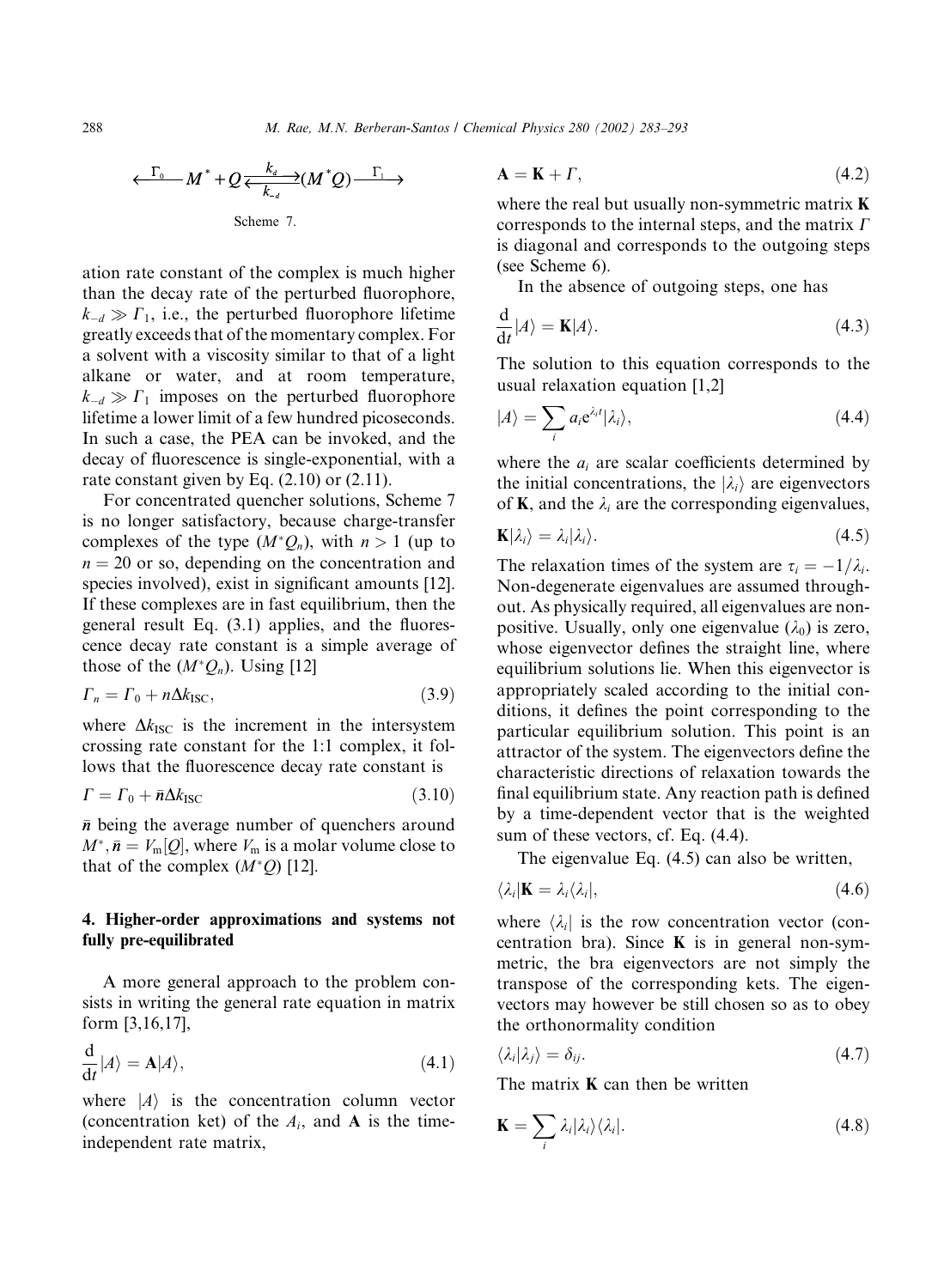We now consider the effect of the introduction of the outgoing steps, represented by the diagonal matrix  $\Gamma$ . The solution of Eq. (4.1) is formally identical to that of Eq. (4.3), i.e., of the form

$$
|A'\rangle = \sum_{i} a'_{i} e^{\lambda'_{i}t} |\lambda'_{i}\rangle.
$$
 (4.9)

Under the PEA, the outgoing steps are regarded as a small perturbation to the kinetics of the system. In order to relate  $\lambda'_i$  with  $\lambda_i$  a perturbational approach is therefore appropriate. The eigenvalue equation is

$$
(\mathbf{K} + \Gamma)|\lambda_i'\rangle = \lambda_i'|\lambda_i'\rangle. \tag{4.10}
$$

The perturbed solution can be written in terms of the basis (complete set of eigenvectors) of the unperturbed system

$$
|\lambda'_{i}\rangle = \sum_{j} c_{ij} |\lambda_{j}\rangle, \qquad (4.11)
$$

and using Eqs.  $(4.5)$ ,  $(4.10)$  becomes

$$
\sum_j c_{ij} \lambda_j |\lambda_j\rangle + \sum_j c_{ij} \Gamma |\lambda_j\rangle = \lambda_i' \sum_j c_{ij} |\lambda_j\rangle. \qquad (4.12)
$$

Multiplication of Eq. (4.12) by  $\lambda_i$  yields

$$
c_{ii}\lambda_i + \sum_j c_{ij} \langle \lambda_i | \Gamma | \lambda_j \rangle = \lambda'_i c_{ii}, \qquad (4.13)
$$

which, upon rearrangement, gives

$$
\lambda'_{i} = \lambda_{i} + \frac{1}{c_{ii}} \sum_{j} c_{ij} \langle \lambda_{i} | \Gamma | \lambda_{j} \rangle.
$$
 (4.14)

One has, in all orders of approximation,  $c_{ii} \approx 1$ , hence Eq. (4.14) becomes

$$
\lambda'_{i} = \lambda_{i} + \sum_{j} c_{ij} \langle \lambda_{i} | \Gamma | \lambda_{j} \rangle.
$$
 (4.15)

In the first-order approximation, the zero-order coefficients are used,

 $c_{ij} = \delta_{ij},$  (4.16)

hence, the eigenvalues with corrections up to first order are

$$
\lambda_i' = \lambda_i + \langle \lambda_i | \Gamma | \lambda_i \rangle. \tag{4.17}
$$

In the PEA, one would expect to have  $\langle \lambda_i | \Gamma | \lambda_i \rangle \ll \lambda_i$ , except for the zero eigenvalue. Hence,  $\lambda'_i \cong \lambda_i$ , except for  $\lambda_i = 0$ . The internal relaxation kinetics is practically unaffected, but instead of an equilibrium solution, the outgoing steps imply a slow decay of all concentrations to zero. The zero eigenvalue is thus replaced by  $\langle 0| \Gamma |0 \rangle$ .

In order to obtain the explicit form of this eigenvalue, it is noted that  $|0\rangle$  is the column eigenvector corresponding to the unperturbed equilibrium solution. It may be chosen so that its elements are the equilibrium concentrations of the  $A_i$ . With this choice, the row eigenvector  $\langle 0 |$  is (see Appendix B)

$$
\langle 0| = \frac{1}{\sum_{i} [A_i]_{\text{eq}}} [1 \quad 1 \quad 1 \quad \dots \dots \quad 1]. \tag{4.18}
$$

In this way, one finally has

$$
\langle 0| \Gamma |0 \rangle = -\frac{\sum_{i} [A_i]_{\text{eq}} \Gamma_i}{\sum_{i} [A_i]_{\text{eq}}} = -\sum_{i} x_i \Gamma_i, \tag{4.19}
$$

in agreement with Eq. (3.1).

Multiplication of Eq. (4.12) by  $\langle \lambda_k |$  yields, upon rearrangement

$$
c'_{ik} = \frac{\sum_j c_{ij} \langle \lambda_k | \Gamma | \lambda_j \rangle}{\lambda'_i - \lambda_k} \quad (i \neq k), \tag{4.20}
$$

and using again Eq. (4.16) and  $\lambda_i' = \lambda_i$  (zero-order values) on the r.h.s., the first-order coefficients become

$$
c'_{ik} = \frac{\langle \lambda_k | \Gamma | \lambda_i \rangle}{\lambda_i - \lambda_k} \quad (i \neq k). \tag{4.21}
$$

By the insertion of Eq.  $(4.21)$  into Eq.  $(4.15)$ , the eigenvalues with correction up to second order are obtained,

$$
\lambda_i' = \lambda_i + \langle \lambda_i | \Gamma | \lambda_i \rangle + \sum_{j \neq i} \frac{\langle \lambda_i | \Gamma | \lambda_j \rangle \langle \lambda_j | \Gamma | \lambda_i \rangle}{\lambda_i - \lambda_j}.
$$
 (4.22)

Note that  $\langle \lambda_i | \Gamma | \lambda_i \rangle$  and  $\langle \lambda_i | \Gamma | \lambda_i \rangle$   $(i \neq j)$  are in general different.

The eigenvectors are, up to first order,

$$
|\lambda'_i\rangle = |\lambda_i\rangle + \sum_{j \neq i} \frac{\langle \lambda_j | \Gamma | \lambda_i \rangle}{\lambda_i - \lambda_j} |\lambda_j\rangle.
$$
 (4.23)

For the smallest (in absolute value) eigenvalue, Eq. (4.22) reduces to

$$
\lambda'_0 = \langle 0| \Gamma |0 \rangle - \sum_{j>0} \frac{\langle 0| \Gamma | \lambda_j \rangle \langle \lambda_j | \Gamma | 0 \rangle}{\lambda_j}.
$$
 (4.24)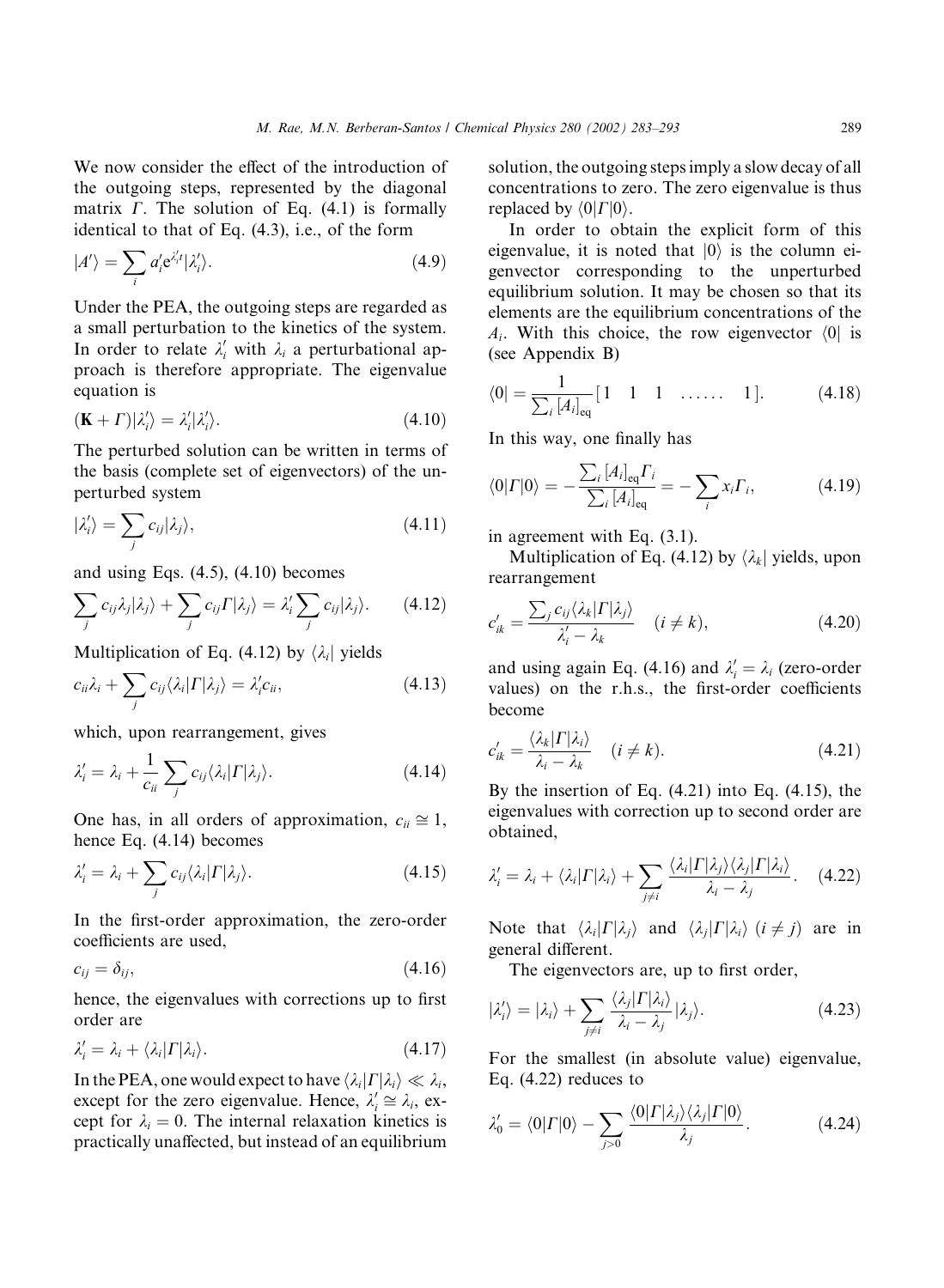The applicability of a perturbational treatment lies on the smallness of the coefficients  $c_{ii}$ . From Eq. (4.21), this implies that

$$
|\langle \lambda_j | \Gamma | \lambda_i \rangle| \ll |\lambda_i - \lambda_j| \quad (i \neq j), \tag{4.25}
$$

and this is a supplementary condition for the applicability of the PEA.

It is interesting to consider the application of these results to the simple monomer-excimer scheme.

### 5. Monomer-excimer type scheme

For the monomer-excimer type Scheme 2 discussed in Section 2.2, the rate matrix is

$$
\mathbf{K} = \begin{pmatrix} -k_{12} & k_{21} \\ k_{12} & -k_{21} \end{pmatrix},
$$
 (5.1)

and the eigenvalues are

$$
\lambda_0 = 0,\tag{5.2}
$$

$$
\lambda_1 = -(k_{12} + k_{21}), \tag{5.3}
$$

while the eigenkets can be chosen to be

$$
|0\rangle = \begin{bmatrix} 1 \\ K \end{bmatrix},\tag{5.4}
$$

$$
|1\rangle = \begin{bmatrix} 1 \\ -1 \end{bmatrix},\tag{5.5}
$$

where  $K = k_{12}/k_{21}$ . With the above choice of eigenkets, the eigenbras are

$$
\langle 0| = \frac{1}{1 + K} [1 \quad 1],\tag{5.6}
$$

$$
\langle 1| = \frac{1}{1+K} [K - 1]. \tag{5.7}
$$

The perturbing matrix is

$$
\Gamma = \begin{pmatrix} -\Gamma_1 & 0\\ 0 & -\Gamma_2 \end{pmatrix}.
$$
 (5.8)

The matrix elements are:

$$
\langle 0| \Gamma |0 \rangle = -\frac{\Gamma_1 + K\Gamma_2}{1 + K} = -(x_1 \Gamma_1 + x_2 \Gamma_2), \qquad (5.9)
$$

$$
\langle 1| \Gamma | 1 \rangle = -\frac{\Gamma_2 + K\Gamma_1}{1 + K} = -(x_2 \Gamma_1 + x_1 \Gamma_2), \quad (5.10)
$$

$$
\langle 0| \Gamma | 1 \rangle = \frac{\Gamma_2 - \Gamma_1}{1 + K} = x_1(\Gamma_2 - \Gamma_1), \tag{5.11}
$$

$$
\langle 1| \Gamma |0 \rangle = \frac{K(\Gamma_2 - \Gamma_1)}{1 + K} = x_2(\Gamma_2 - \Gamma_1),\tag{5.12}
$$

hence, up to second order,

$$
\lambda_0' = -\frac{\Gamma_1 + KT_2}{1 + K} + \frac{K(\Gamma_2 - \Gamma_1)^2}{(1 + K)^2 \lambda_1} \tag{5.13}
$$

or

$$
\lambda'_0 = -(x_1 \Gamma_1 + x_2 \Gamma_2) + x_1 x_2 \frac{(\Gamma_2 - \Gamma_1)^2}{\lambda_1}, \qquad (5.14)
$$

and, up to first order,

$$
|0'\rangle = |0\rangle + \frac{x_2(\Gamma_2 - \Gamma_1)}{\lambda_1}|1\rangle, \tag{5.15}
$$

$$
|1'\rangle = |1\rangle + \frac{x_1(\Gamma_2 - \Gamma_1)}{-\lambda_1}|0\rangle.
$$
 (5.16)

From Eq. (5.14), it is clear that under the PEA, the second-order correction term is usually negligible.

An interesting aspect that is observed in Eqs. (5.14)–(5.16) is the dependence of all higher-order corrections on the difference  $\Gamma_2 - \Gamma_1$ . If these two rate constants are exactly equal, which is physically unlikely, but mathematically possible, the (long-time) equilibrium position and the initial relaxation path are not affected by the perturbation, even when these rate constants are comparable to or larger than the internal ones.

We conclude this section with a geometrical interpretation of the PEA, as applied to the monomer-excimer scheme, having in mind a previous detailed analysis of the related Lindemann scheme [4]. As discussed, in order for the PEA to be valid, one must have  $k \ll |\lambda_1|$ . In this case, the reaction path in the phase plane will be essentially a broken line composed by two joined linear segments: one along the direction defined by  $|1\rangle$ , starting in the initial composition and ending at the equilibrium line (defined by  $|0\rangle$ ), and a second one along that line, connecting the intersection point with the origin. The first straight path (internal relaxation) will occur on a comparatively short time, dictated by  $\lambda_1$ , while the second straight path (decay to zero under internal equi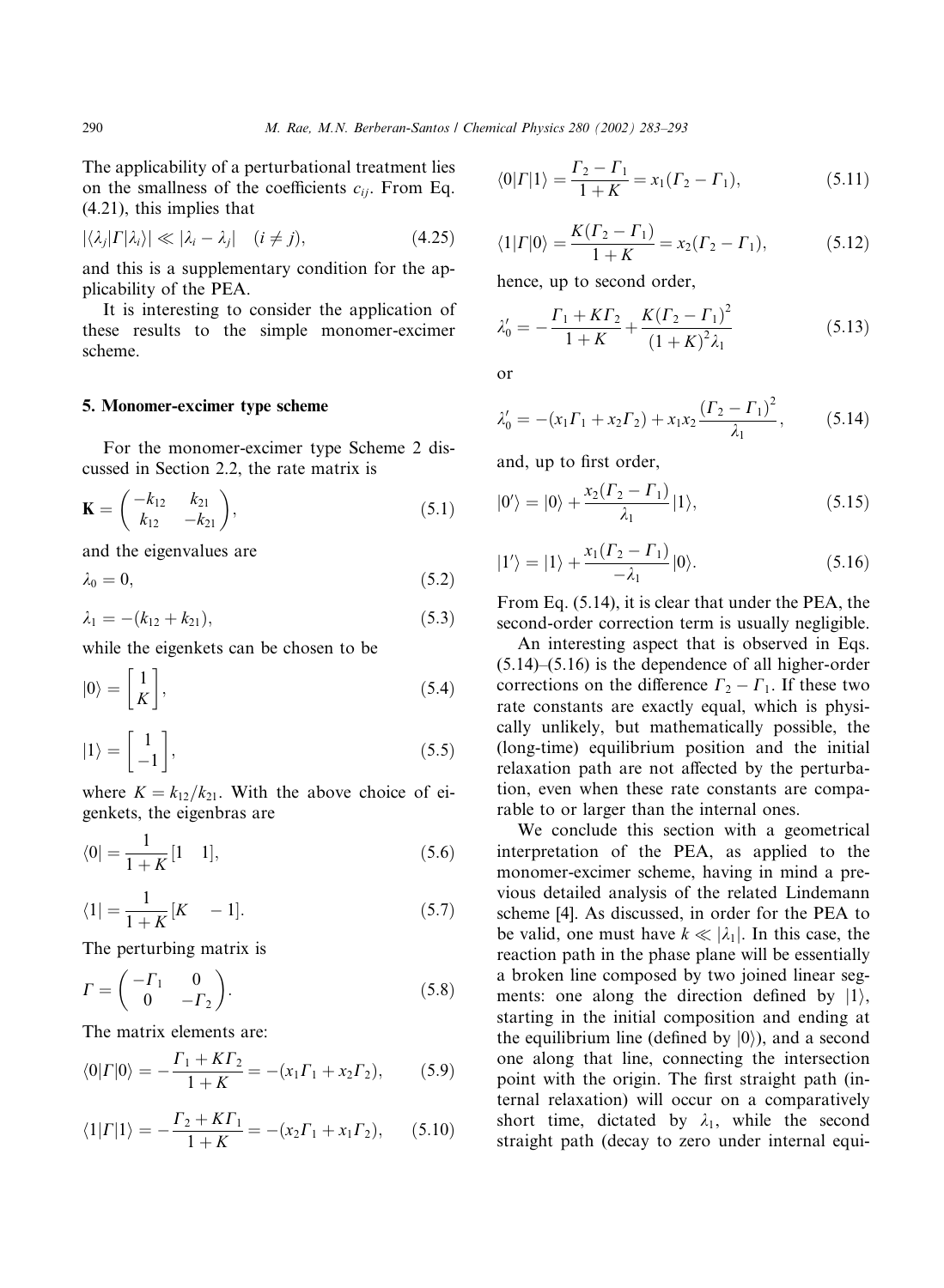librium conditions) will occur on a much longer time, dictated by  $k$ , i.e., by the outgoing rates and by the equilibrium composition. A magnification of the small region where the two straight segments meet, will show a curved line smoothly connecting them.

The equilibrium line (with slope  $K$ ), defined by  $|0\rangle$ , is confined between two other straight lines, sharing a common point (the origin). The upper one (with slope  $K + \Gamma_1/k_{21}$ ) corresponds to the SSA applied to  $A_1$ , while the lower one (with slope  $K/(1 + (\Gamma_2/k_{21}))$ ) corresponds to the SSA applied to  $A_2$ . When  $k_{12} \gg \Gamma_1$ , the upper SSA coincides with the PEA line. When  $k_{21} \gg \Gamma_2$ , the lower SSA line coincides with the PEA. Since  $k_{12} + k_{21} \gg \Gamma_1 + \Gamma_2$  for the PEA to be valid, there will always be at least one SSA simultaneously obeyed, and only two distinct lines will exist. This appears to be in contrast with Scheme 1, where the two approximations (EA and SSA) not always apply simultaneously. Nevertheless, this obviously occurs because in that scheme (which is a particular case of Scheme 2 with  $\Gamma_1 = 0$ ), the upper SSA line, which coincides with the PEA line, is not recognized as such. The SSA is usually not applied to  $A_1$ , since this is not a transient species, and the only SSA line considered corresponds to the lower line of Scheme 2.

It is also important to note that while for Scheme 1 the PEA line is obtained by exactly the same mathematical procedure as that of the (upper) SSA [4], in a more general scheme, like Scheme 2, this is no longer the situation, and the PEA cannot be generally equated with the SSA. There is therefore in general a specific line for the PEA. This conclusion should be stressed, since it is not clear from previous analysis, mainly devoted to the SSA.

### 6. Conclusions

In this work, the goal has been to obtain accurate analytical approximations for a relatively general and realistic kinetic scheme under the conditions of applicability of the PEA. This was achieved by means of a vectorial formulation of perturbation theory. The first-order result was

confirmed by a direct analysis of the rate equations. Application of the results to a simple scheme (monomer-excimer) produced some interesting results, namely that: (i) under specific conditions (decay rates identical for all species) the perturbation, however strong, does not affect the final path to equilibrium, and (ii) the PEA line in phase space is in general different from the SSA lines.

The main results obtained, namely Eqs. (3.1), (4.24) and (A.4), are of interest in ground state reactions but are also of direct application in photophysical processes like external-heavy atom quenching in fluid medium and thermally activated delayed fluorescence.

### Acknowledgements

This work was supported by the POCTI program (contract 34400/QUI/2000, FCT, Portugal) and by the TMR program of European Union (research network contract ERB FMRX-CT 98- 0192 DG 12-DLCL).

## Appendix A. Inclusion of outgoing bimolecular steps

A more general situation can be envisaged if outgoing bimolecular steps of the following type

$$
A_i + A_j \to C_k + \cdots
$$

are also allowed. Eq. (3.3) becomes

$$
\frac{d[A_i]}{dt} = r_i - \left(\sum_{j=1}^n k_{ij}[A_j]\right)[A_i] - \Gamma_i[A_i]
$$
\n
$$
(i = 1, 2, ..., n)
$$
\n(A.1)

and Eq. (3.4) becomes

$$
\frac{d \sum_{i=1}^{n} [A_i]}{dt} = \sum_{i=1}^{n} r_i - \sum_{i=1}^{n} \sum_{j=1}^{n} k_{ij} [A_i] [A_j]
$$

$$
- \sum_{i=1}^{n} \Gamma_i [A_i]. \qquad (A.2)
$$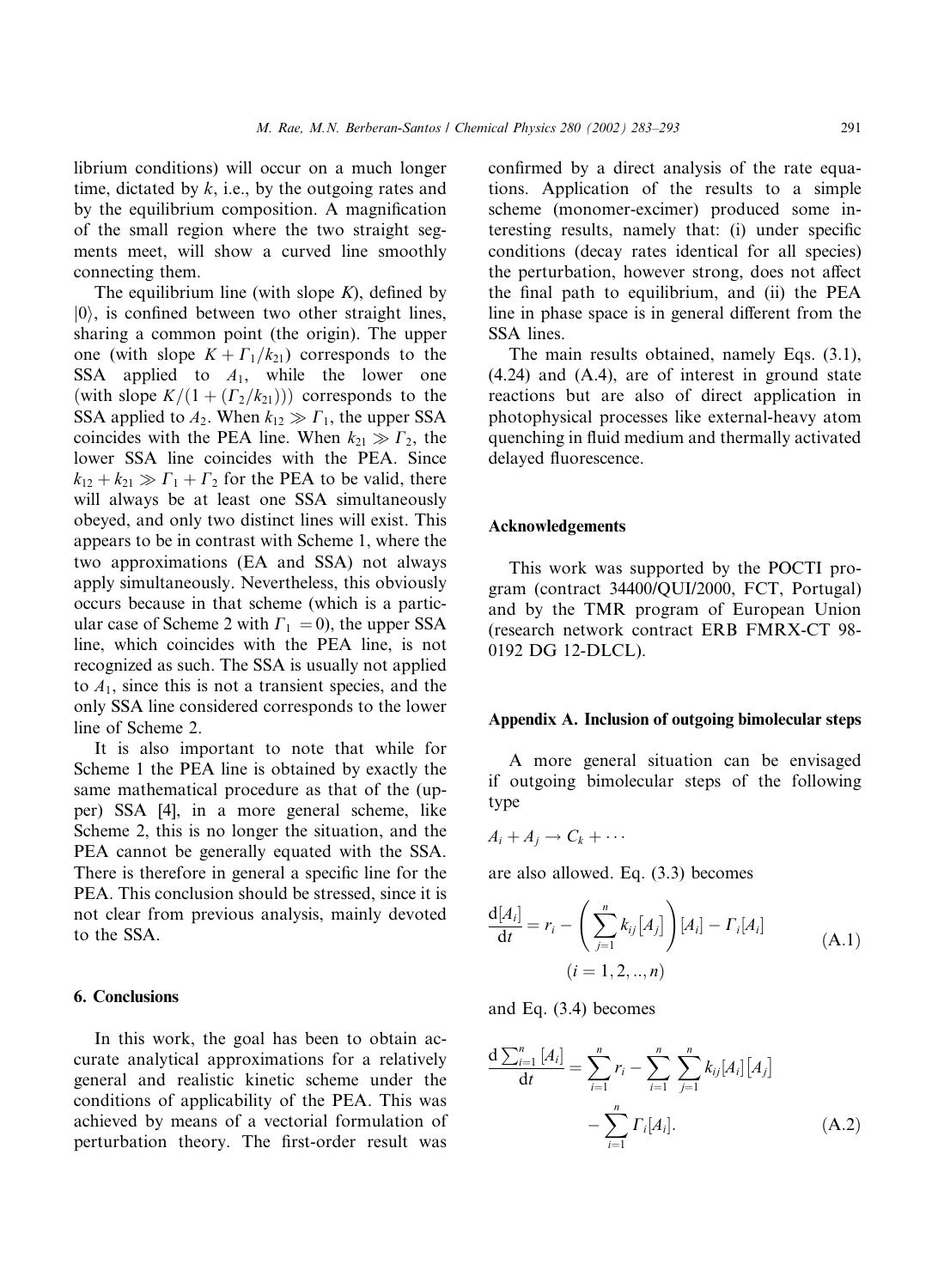Instead of Eq. (3.6), one now has,

$$
\frac{\mathrm{d}\sum_{i=1}^{n}[A_{i}]}{\mathrm{d}t} = -\left(\sum_{i=1}^{n}\sum_{j=1}^{n}x_{i}x_{j}k_{ij}\right)\left(\sum_{i=1}^{n}[A_{i}]\right)^{2} - \left(\sum_{n=1}^{n}x_{i}\Gamma_{i}\right)\left(\sum_{i=1}^{n}[A_{i}]\right) \tag{A.3}
$$

whose solution is

$$
[A] = \frac{[A]_{\text{eq}}}{\left(1 + \frac{k_2[A]_{\text{eq}}}{k_1}\right) \exp(k_1 t) - \frac{k_2[A]_{\text{eq}}}{k_1}},\tag{A.4}
$$

where

$$
[A] = \sum_{i=1}^{n} [A_i], [A]_{\text{eq}} = \sum_{i=1}^{n} [A_i]_{\text{eq}},
$$

and

$$
k_1 = \sum_{i=1}^n x_i \Gamma_i,
$$
  
\n
$$
k_2 = \sum_{i=1}^n \sum_{j=1}^n x_i x_j k_{ij}.
$$
\n(A.5)

If  $k_2 = 0$ , Eq. (A.4) reduces to Eq. (3.8), which has the form of the elementary first order reaction  $A \rightarrow P$ . If, on the other hand,  $k_1 = 0$ , then Eq. (A.4) becomes

$$
[A] = \frac{[A]_{\text{eq}}}{1 + k_2 [A]_{\text{eq}} t},
$$
\n(A.6)

which has the form of the elementary second order reaction  $2A \rightarrow P$ . The more general Eq. (A.4) corresponds to mixed first and second order kinetics.

# Appendix B. Derivation of Eq. (4.18)

The rate matrix  $\bf{K}$  of the unperturbed scheme is

$$
\mathbf{K} = \begin{pmatrix} -k_1 & k_{21} & \cdots & k_{n1} \\ k_{12} & -k_2 & \cdots & k_{n2} \\ \cdots & \cdots & \cdots & \cdots \\ k_{1n} & k_{2n} & \cdots & -k_{nn} \end{pmatrix},
$$
(B.1)

where the diagonal elements are

$$
k_i = \sum_{j \neq i} k_{ij} \tag{B.2}
$$

and the  $k_{ij}$  are the rate constants of the elementary steps. For the zero eigenvalue, the left eigenvalue equation Eq. (4.6) becomes

$$
\langle 0|\mathbf{K}=\mathbf{0} \tag{B.3}
$$

or

$$
-x_1k_1 + x_2k_{12} + \dots + x_nk_{1n} = 0
$$
  
\n
$$
x_1k_{21} - x_2k_2 + \dots + x_nk_{2n} = 0
$$
  
\n
$$
x_1k_{n1} + x_2k_{n2} + \dots - x_nk_n = 0
$$
  
\n(B.4)

using Eq. (B.2), Eq. (B.4) becomes

$$
(x_2 - x_1)k_{12} + \cdots + (x_n - x_1)k_{1n} = 0
$$
  
\n
$$
(x_1 - x_2)k_{21} + \cdots + (x_n - x_2)k_{2n} = 0
$$
  
\n
$$
\cdots
$$
  
\n
$$
(x_1 - x_n)k_{n1} + (x_2 - x_n)k_{n2} + \cdots = 0
$$
  
\n(B.5)

and therefore  $x_1 = x_2 = \cdots = x_n$ . The overall coefficient of  $\langle 0|$  comes from the normalization condition, Eq. (4.7). The form of this eigenvector, together with Eq. (4.7), also implies that all eigenkets with non-zero eigenvalues obey  $\sum_j x_{ij} = 0 = \langle 0 | i \rangle.$ 

# References

- [1] M.J. Pilling, P.W. Seakins, Reaction Kinetics, Oxford University Press, Oxford, 1995.
- [2] J.I. Steinfeld, J.S. Francisco, W.L. Hase, Chemical Kinetics and Dynamics, second ed., Prentice-Hall, Upper Saddle River, 1999.
- [3] M.S. Okino, M.L. Mavrovouniotis, Chem. Rev. 98 (1998) 391.
- [4] S.J. Fraser, J. Chem. Phys. 88 (1988) 4732.
- [5] A.H. Nguyen, S. Fraser, J. Chem. Phys. 91 (1989) 186.
- [6] T. Turányi, A.S. Tomlin, M.J. Pilling, J. Phys. Chem. 97 (1993) 163.
- [7] M.J. Davis, R.T. Skodje, J. Chem. Phys. 111 (1999) 859.
- [8] J.B. Birks, Photophysics of Aromatic Molecules, Wiley-Interscience, London, 1970.
- [9] M. Klessinger, J. Michl, Excited States and Photochemistry of Organic Molecules, VCH, New York, 1995.
- [10] M.N. Berberan-Santos, J.M.G. Martinho, J. Chem. Phys. 95 (1991) 1817.